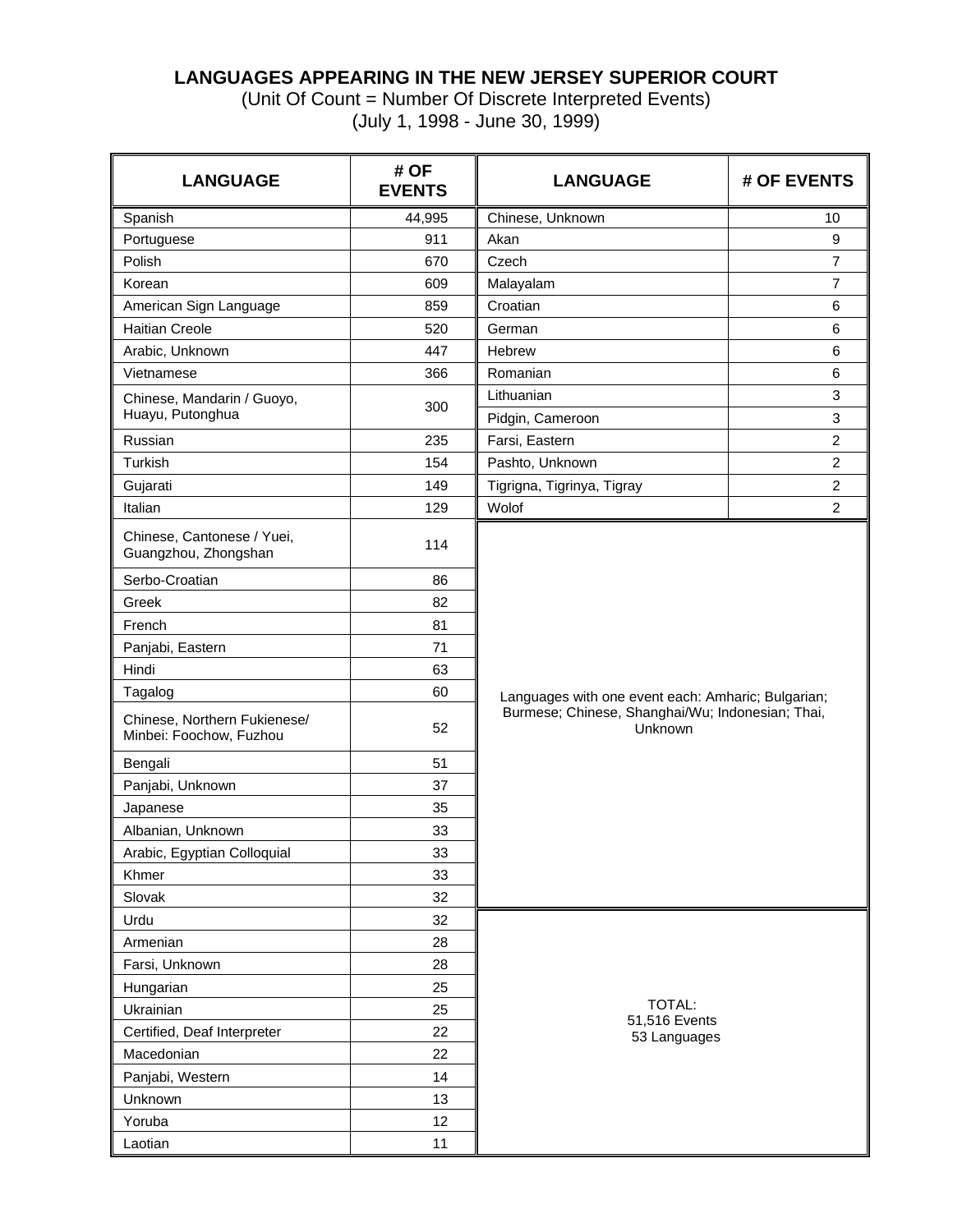# **COURT INTERPRETING STATISTICAL REPORTING SYSTEM**

## **NUMBER OF EVENTS INTERPRETED BY COUNTY AND PRIMARY CONTEXT (July 1, 1998 - June 30, 1999)**

| <b>VICINAGE/ COUNTY</b>    | <b>BEFORE A</b><br><b>JUDGE OR</b><br><b>GRAND JURY</b> | <b>BEFORE A HEARING</b><br>OFFICER OR IN CDR<br><b>PROCEEDING</b> | <b>ANY COURT</b><br><b>SUPPORT</b><br><b>SERVICE</b> |  |  |  |
|----------------------------|---------------------------------------------------------|-------------------------------------------------------------------|------------------------------------------------------|--|--|--|
| lı:<br>Atlantic            | 878                                                     | 62                                                                | 1                                                    |  |  |  |
| I:<br>Cape May             | 117                                                     | 9                                                                 | $\overline{0}$                                       |  |  |  |
| III:<br><b>Bergen</b>      | 1,335                                                   | 121                                                               | 29                                                   |  |  |  |
| IIII:<br><b>Burlington</b> | 165                                                     | 32                                                                | 35                                                   |  |  |  |
| IV:<br>Camden              | 5,142                                                   | 100                                                               | 656                                                  |  |  |  |
| V:<br><b>Essex</b>         | 4,511                                                   | 751                                                               | 574                                                  |  |  |  |
| VI:<br>Hudson              | 10,747                                                  | 1,244                                                             | 713                                                  |  |  |  |
| VII: Mercer                | 1,052                                                   | 139                                                               | 113                                                  |  |  |  |
| VIII: Middlesex            | 2,535                                                   | 445                                                               | 308                                                  |  |  |  |
| IX:<br>Monmouth            | 738                                                     | 174                                                               | 121                                                  |  |  |  |
| X:<br><b>Morris</b>        | 2,528                                                   | 311                                                               | 1,018                                                |  |  |  |
| X:<br><b>Sussex</b>        | 36                                                      | 4                                                                 | 0                                                    |  |  |  |
| $ X $ :<br>Passaic         | 5,742                                                   | 2,432                                                             | 53                                                   |  |  |  |
| XII: Union                 | 3,473                                                   | 930                                                               | 236                                                  |  |  |  |
| XIII: Somerset             | 267                                                     | 1                                                                 | 33                                                   |  |  |  |
| XIII: Hunterdon            | 89                                                      | $\overline{0}$                                                    | 1                                                    |  |  |  |
| XIII: Warren               | 52                                                      | $\overline{0}$                                                    | 9                                                    |  |  |  |
| XIV: Ocean                 | 202                                                     | 29                                                                | 88                                                   |  |  |  |
| XV: Gloucester             | 75                                                      | 6                                                                 | 3                                                    |  |  |  |
| XV: Cumberland             | 744                                                     | 97                                                                | 57                                                   |  |  |  |
| XV: Salem                  | 129                                                     | 10                                                                | 14                                                   |  |  |  |
| <b>TOTALS</b>              | 40,557                                                  | 6,897                                                             | 4,062                                                |  |  |  |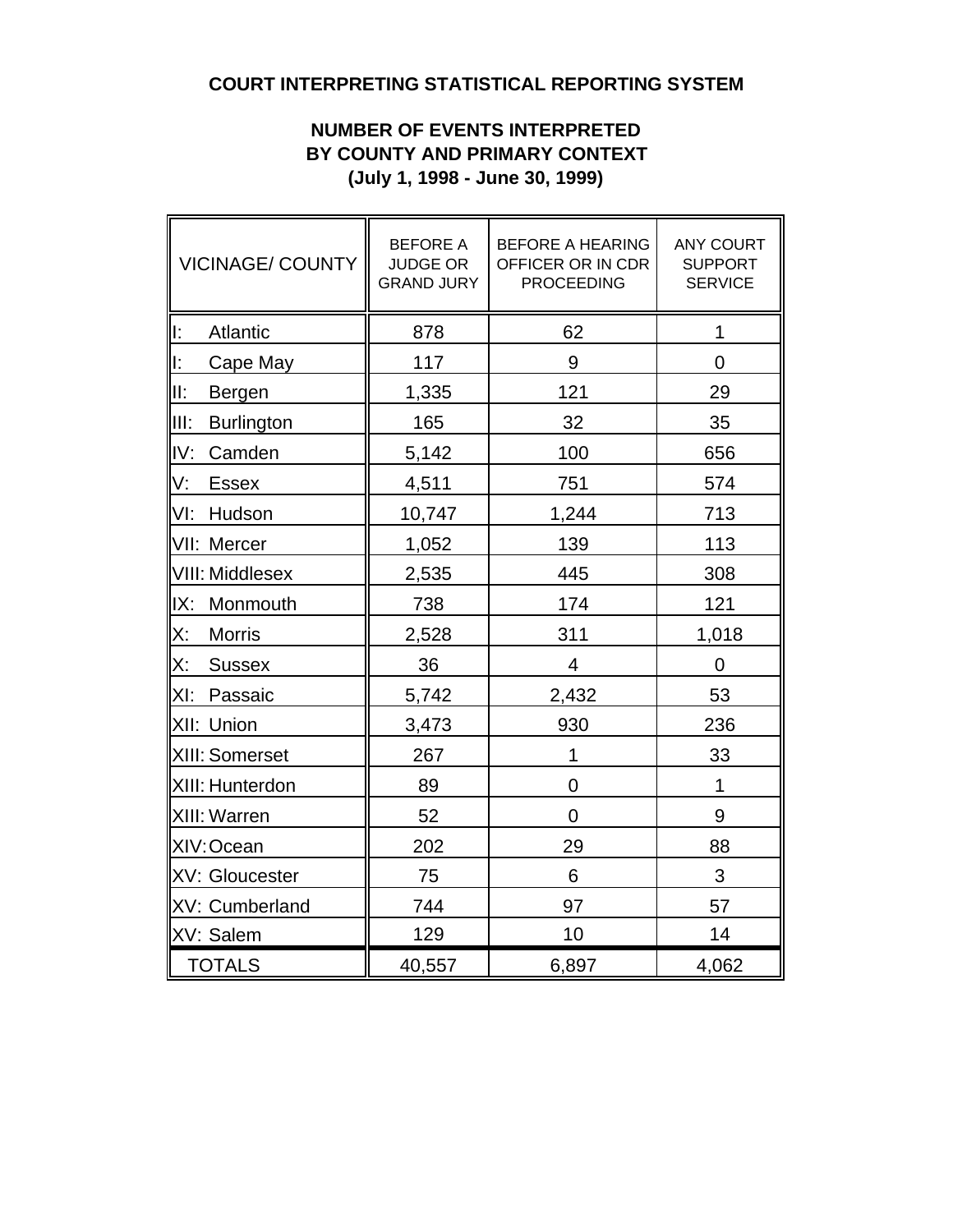## **NUMBER OF EVENTS INTERPRETED BY COUNTY AND LANGUAGE (MAJOR LANGUAGES)**

**(July 1, 1998 - June 30, 1999)**

| <b>COUNTY</b> | <b>ARA</b><br><b>UNK</b> | <b>CHI</b><br><b>CAN</b> | <b>CHI</b><br><b>MAN</b> | GUJ      | <b>HAI</b><br><b>CRE</b> | <b>HIN</b>     | <b>ITA</b>     | <b>KOR</b>     | <b>POL</b>     | <b>POR</b>     | <b>RUS</b> | $\overline{\text{SIG}}$ | <b>SPA</b> | <b>TUR</b> | <b>VIE</b>     | <b>OTH</b><br><b>LAN</b> | <b>SUM</b> |
|---------------|--------------------------|--------------------------|--------------------------|----------|--------------------------|----------------|----------------|----------------|----------------|----------------|------------|-------------------------|------------|------------|----------------|--------------------------|------------|
|               |                          |                          |                          |          |                          |                |                |                |                |                |            |                         |            |            |                |                          |            |
| Atlantic      | 9                        | 75                       | 21                       | 5        | 1                        | 0              | 3              | 25             | 3              | 0              | 1          |                         | 707        | 3          | 39             | 48                       | 941        |
| Cape May      | 0                        | $\overline{2}$           | 0                        | $\Omega$ | 0                        | 0              | 0              | $\Omega$       |                | 0              | $\Omega$   |                         | 118        | 0          | 4              | $\Omega$                 | 126        |
| Bergen        | 25                       | 7                        | 23                       | 4        | 10                       |                | 25             | 322            | 99             | 13             | 31         | 16                      | 756        | 33         | 0              | 120                      | 1,485      |
| Burlington    | 1                        |                          | 14                       |          | 4                        | 2              | $\overline{2}$ | 18             |                | 6              | 0          | 14                      | 144        | 10         | 5              | 9                        | 232        |
| <b>Camden</b> | 3                        | 11                       | 61                       | 24       | $\Omega$                 | $\overline{7}$ | 4              | 63             | 20             | $\overline{2}$ | 10         | 141                     | 5,333      | 0          | 166            | 53                       | 5,898      |
| Essex         | 4                        |                          | 4                        | 10       | 217                      | 3              | 6              | 44             | 67             | 516            | 35         | 72                      | 4,709      |            | 27             | 120                      | 5,836      |
| Hudson        | 166                      | 3                        | 32                       | 24       | 22                       | 9              | 15             | 23             | 34             | 45             | 23         | 99                      | 12,072     | 8          | 47             | 82                       | 12,704     |
| Mercer        | 77                       | $\Omega$                 | 16                       | 6        | 43                       |                | 11             | 50             | 54             | $\Omega$       | 3          | 71                      | 870        | $\Omega$   | 46             | 56                       | 1,304      |
| Middlesex     | 31                       | 0                        | 21                       | 19       | 1                        | 0              | 8              | 11             | 54             | 24             | 25         | 27                      | 2,992      | 3          |                | 71                       | 3,288      |
| Monmouth      | 4                        | 0                        | 10                       |          | 18                       |                | 9              | $\overline{7}$ | 7              | 17             | 30         | 18                      | 877        | 9          | 3              | 22                       | 1,033      |
| Morris        | 49                       | 0                        | 59                       | 44       | 30                       | 29             | 15             | 16             | 58             | 12             | 25         | 198                     | 3,176      | 30         | 10             | 106                      | 3,857      |
| Sussex        | 0                        | 0                        | 0                        | $\Omega$ | 0                        | 0              |                | $\mathbf 0$    | 3              | 0              | 0          |                         | 22         | 0          | 1              | 12                       | 40         |
| Passaic       | 66                       | 3                        | 3                        | 2        | 13                       | 0              | 12             | 9              | 100            | 2              | 4          | 124                     | 7,722      | 49         | 0              | 118                      | 8,227      |
| Union         | 1                        | 6                        | 25                       | 3        | 161                      | 3              | 9              | 17             | 124            | 262            | 31         | 32                      | 3,829      | 0          | 9              | 127                      | 4,639      |
| Somerset      | 6                        |                          | 3                        | 3        | 0                        | $\overline{7}$ | 2              |                | 25             | 10             | 8          | 5                       | 215        |            |                | 13                       | 301        |
| llHunterdon   | $\Omega$                 | $\overline{c}$           | 3                        | $\Omega$ | 0                        | 0              | 3              |                | 8              | $\overline{c}$ |            | 5                       | 46         | 0          | $\Omega$       | 19                       | 90         |
| Warren        | 3                        |                          | 5                        | $\Omega$ | $\mathbf 0$              | 0              | $\Omega$       | $\Omega$       | $\overline{c}$ | 0              | 5          | 6                       | 34         | 0          | $\Omega$       | 5                        | 61         |
| Ocean         | 1                        |                          | $\mathbf 0$              | 3        | $\boldsymbol{0}$         | 0              | 4              |                | 9              | 0              | 3          | 6                       | 280        | 0          | $\overline{7}$ | 4                        | 319        |
| Gloucester    | 0                        | 0                        | 0                        | 0        | 0                        | 0              | 0              |                | $\Omega$       | 0              | 0          | 10                      | 64         | 4          | 0              | 5                        | 84         |
| Cumberland    | 0                        | 0                        | 0                        | $\Omega$ | 0                        | 0              | 0              | $\Omega$       |                | 0              | 0          | 9                       | 883        |            | $\Omega$       | 4                        | 898        |
| Salem         | 1                        | 0                        | $\Omega$                 | $\Omega$ | 0                        | 0              | 0              | $\Omega$       | $\Omega$       | 0              | 0          | 3                       | 146        | 2          | $\Omega$       | 1                        | 153        |
| <b>Totals</b> | 447                      | 114                      | 300                      | 149      | 520                      | 63             | 129            | 609            | 670            | 911            | 235        | 859                     | 44,995     | 154        | 366            | 995                      | 51,516     |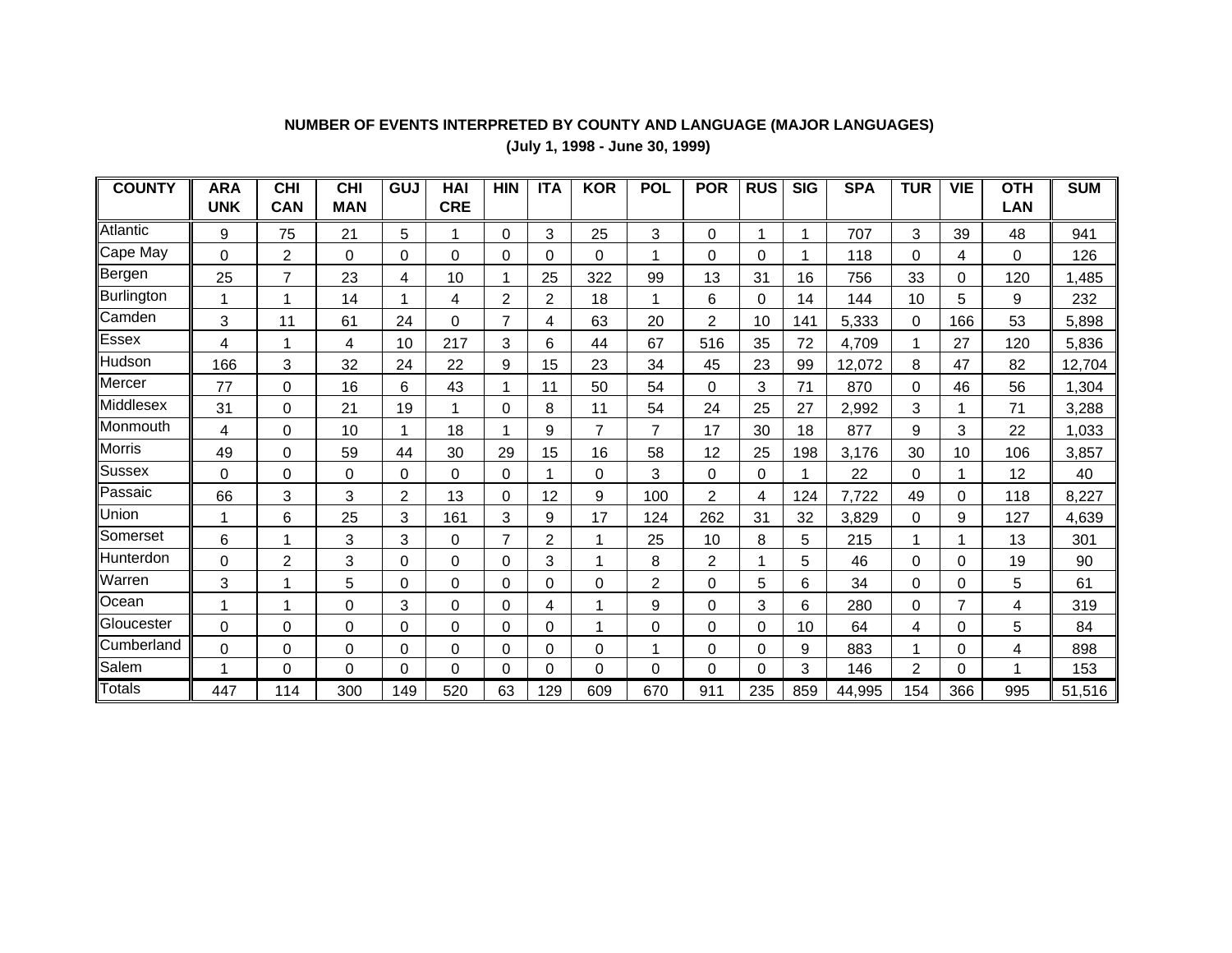### NUMBER OF EVENTS INTERPRETED BY COUNTY AND LANGUAGE (MINOR LANGUAGES, p.1) (July 1, 1998 - June 30, 1999)

| <b>COUNTY</b>    | AKA            | <b>ALB</b>     | <b>AMH</b> | <b>ARA</b> | <b>ARM</b> | <b>BEN</b>     | <b>BUL</b> | <b>BUR</b> | <b>CDI</b> | <b>CHI</b>     | <b>CHI</b> | <b>CHI</b>     | <b>CRO</b> | <b>CZE</b> | <b>FAR</b>     | <b>FAR</b> | <b>FRE</b> | <b>GER</b>     | <b>GRE</b> | <b>HEB</b>     |
|------------------|----------------|----------------|------------|------------|------------|----------------|------------|------------|------------|----------------|------------|----------------|------------|------------|----------------|------------|------------|----------------|------------|----------------|
|                  |                | <b>UNK</b>     |            | <b>EGY</b> |            |                |            |            |            | <b>FOO</b>     | ShW        | <b>UNK</b>     |            |            | <b>EAS</b>     | <b>UNK</b> |            |                |            |                |
| Atlantic         | 0              | 0              |            | 0          | 0          | 4              | 0          | 1          | 0          | 26             | 0          | 0              | 0          | 0          | 0              | 0          | 2          | 0              | 0          | $\Omega$       |
| Cape May         | 0              | 0              | 0          | 0          | 0          | 0              | 0          | 0          | 0          | 0              | $\Omega$   | 0              | 0          | 0          | 0              | 0          | 0          | 0              | 0          | 0              |
| Bergen           | 0              | 5              | 0          | $\Omega$   | 22         | 2              | 0          | 0          | $\Omega$   | 10             | 0          | 1              | 0          | 0          | 0              | 8          | 12         | 0              | 11         |                |
| Burlington       | 0              | 0              | $\Omega$   | 0          | 0          | 0              | 0          | 0          | $\Omega$   | 0              | $\Omega$   | 0              | $\Omega$   | $\Omega$   | 0              | $\Omega$   | 2          | 0              | $\Omega$   | 0              |
| <b>Camden</b>    | 0              | 0              | $\Omega$   | 0          | $\Omega$   | 0              | 0          | 0          | 3          | 0              | $\Omega$   | 0              | $\Omega$   | 0          | 0              | $\Omega$   | 9          | 0              | 6          | 0              |
| Essex            | $\overline{2}$ | 3              | $\Omega$   | 22         | $\Omega$   | $\overline{7}$ | 0          | 0          | $\Omega$   | $\overline{2}$ | $\Omega$   | 0              | 0          | $\Omega$   | 2              | 3          | 5          | $\overline{2}$ | 6          | 0              |
| Hudson           | $\Omega$       | $\overline{2}$ | $\Omega$   | $\Omega$   | 6          | 0              |            | 0          | $\Omega$   | 0              | $\Omega$   | 5              | $\Omega$   | $\Omega$   | 0              | $\Omega$   | 26         | $\mathbf 1$    | 5          |                |
| Mercer           | 0              | 0              | 0          | $\Omega$   | 0          | 9              | 0          | 0          | 0          | 8              | 0          | 0              | 0          | 0          | 0              | 0          | 1          | 0              |            | 0              |
| Middlesex        | 0              | 0              | $\Omega$   | $\Omega$   | 0          | 6              | $\Omega$   | 0          | $\Omega$   | 0              | $\Omega$   | $\Omega$       | $\Omega$   | 0          | 0              | 1          | 3          | 3              | 5          | 1              |
| Monmouth         | $\Omega$       | 0              | $\Omega$   | 1          | 0          | $\Omega$       | 0          | 0          | 2          | 0              | $\Omega$   | 0              | $\Omega$   | $\Omega$   | 0              | 1          | 1          | 0              | 10         | 0              |
| <b>Morris</b>    | 0              | 5              | $\Omega$   | $\Omega$   | 0          | 0              | 0          | 0          | 0          | 0              | $\Omega$   | 0              | 0          | 0          | 0              | 9          | 8          | 0              | 23         | 0              |
| Sussex           | 3              | 0              | $\Omega$   | $\Omega$   | $\Omega$   | 0              | 0          | $\Omega$   | $\Omega$   | 0              | $\Omega$   | 1              | $\Omega$   | 0          | 0              | 0          | $\Omega$   | 0              | $\Omega$   | $\overline{2}$ |
| Passaic          | $\Omega$       | 18             | 0          | $\Omega$   | $\Omega$   | 23             | 0          | 0          | 0          | 6              | $\Omega$   | $\overline{2}$ | 0          | $\Omega$   | 0              | 6          | $\Omega$   | 0              | 2          | 0              |
| Union            | 4              | 0              | 0          | 9          | 0          | 0              | 0          | 0          | 17         | 0              | 1          | 0              | 6          | 1          | 0              | 0          | 5          | $\Omega$       | 10         | 0              |
| Somerset         | 0              | 0              | $\Omega$   | 0          | 0          | 0              | 0          | 0          | $\Omega$   | 0              | 0          | 0              | 0          | 6          | 0              | 0          | $\Omega$   | 0              | 2          |                |
| <b>Hunterdon</b> | 0              | 0              | $\Omega$   | 0          | 0          | $\Omega$       | 0          | 0          | $\Omega$   | 0              | 0          | 0              | $\Omega$   | $\Omega$   | 0              | 0          | 6          | 0              | 0          | 0              |
| Warren           | $\Omega$       | 0              | $\Omega$   | $\Omega$   | 0          | 0              | 0          | 0          | $\Omega$   | 0              | $\Omega$   | $\Omega$       | $\Omega$   | $\Omega$   | 0              | $\Omega$   | $\Omega$   | 0              | $\Omega$   | 0              |
| Ocean            | 0              | 0              | $\Omega$   | 1          | 0          | 0              | 0          | 0          | $\Omega$   | 0              | $\Omega$   | 0              | 0          | 0          | 0              | 0          | $\Omega$   | 0              | $\Omega$   | 0              |
| Gloucester       | $\Omega$       | 0              | $\Omega$   | $\Omega$   | 0          | 0              | 0          | 0          | $\Omega$   | 0              | $\Omega$   | 0              | $\Omega$   | 0          | 0              | 0          | $\Omega$   | 0              | 1          | 0              |
| Cumberland       | 0              | 0              | 0          | 0          | 0          | 0              | 0          | 0          | 0          | 0              | $\Omega$   | 0              | 0          | 0          | 0              | 0          | 1          | 0              | 0          | 0              |
| Salem            | 0              | 0              | 0          | $\Omega$   | 0          | 0              | 0          | 0          | 0          | 0              | 0          | 4              | 0          | 0          | 0              | 0          | 0          | 0              | 0          | 0              |
| <b>TOTALS</b>    | 9              | 33             |            | 33         | 28         | 51             |            |            | 22         | 52             |            | 10             | 6          |            | $\overline{2}$ | 28         | 81         | 6              | 82         | 6.             |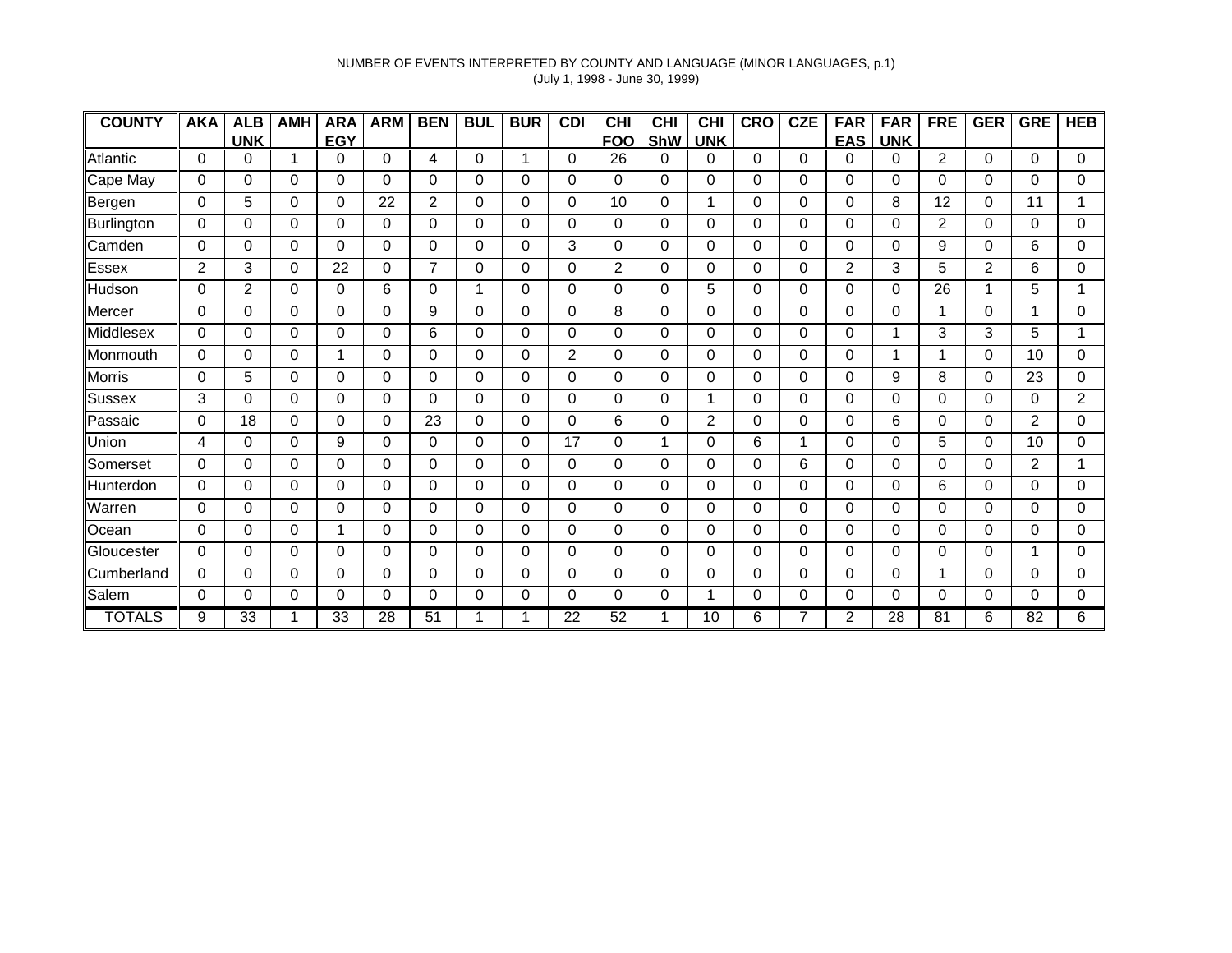### NUMBER OF EVENTS INTERPRETED BY COUNTY AND LANGUAGE (MINOR LANGUAGES, p.2) (July 1, 1998 - June 30, 1999)

| <b>COUNTY</b> | <b>HUN</b> | <b>IND</b> | <b>JAP</b>     | <b>KHM</b> | <b>LAO</b> | <b>LIT</b> | <b>MAC</b>     | <b>MAL</b> | <b>PAN</b>     | <b>PAN</b> | <b>PAN</b>     | <b>PAS</b>     | <b>PID</b> | <b>ROM</b>     | <b>SER</b> | <b>SLO</b>     | <b>TAG</b>     | <b>THA</b> | <b>TIG</b>     | <b>UKR</b>      |
|---------------|------------|------------|----------------|------------|------------|------------|----------------|------------|----------------|------------|----------------|----------------|------------|----------------|------------|----------------|----------------|------------|----------------|-----------------|
|               |            |            |                |            |            |            |                |            | <b>EAS</b>     | <b>WES</b> | <b>UNK</b>     | <b>UNK</b>     | <b>CAM</b> |                | CRO        |                |                | <b>UNK</b> |                |                 |
| Atlantic      | $\Omega$   | 0          | 0              | $\Omega$   | 0          | 0          | 0              | 0          | 0              | 2          |                | 0              | 0          | $\Omega$       | 0          | 0              | 3              |            | $\Omega$       | 0               |
| Cape May      | 0          | 0          | 0              | 0          | 0          | 0          | 0              | 0          | 0              | 0          | $\Omega$       | 0              | $\Omega$   | 0              | 0          | 0              | 0              | 0          | 0              | 0               |
| Bergen        | 0          | 0          | 5              | $\Omega$   | 2          | 0          | 13             | 1          | 4              | 0          | 0              | 0              | 0          | 0              | 11         | 0              | 10             | 0          | 0              | 0               |
| Burlington    | 0          | 0          | $\Omega$       | 0          | 0          | 0          | 0              | 0          | 2              | 0          | 5              | 0              | $\Omega$   | $\Omega$       | 0          | $\Omega$       | 0              | 0          | $\Omega$       | 0               |
| <b>Camden</b> | 0          | 0          | $\Omega$       | 32         | $\Omega$   | 0          | 0              | 0          | $\Omega$       | 0          | 1              | $\Omega$       | $\Omega$   | $\Omega$       | 0          | $\Omega$       | $\Omega$       | 0          | $\Omega$       | $\Omega$        |
| Essex         | $\Omega$   | 0          | 26             | 1          | $\Omega$   | 0          | 0              | 3          | 16             | 0          | 1              | 0              | $\Omega$   | 3              | 5          | 0              | $\Omega$       | 0          | $\overline{2}$ | 1               |
| Hudson        | 1          | 0          | 2              | $\Omega$   | $\Omega$   | 0          | 0              | 0          | $\Omega$       | 3          | 1              | $\Omega$       | $\Omega$   | $\overline{2}$ | 4          | $\overline{2}$ | 13             | $\Omega$   | $\Omega$       | 0               |
| Mercer        | 13         | 0          | 0              | $\Omega$   | 0          | 0          | 0              | 0          | 3              | 0          | 14             | 1              | $\Omega$   | 0              | 0          | 0              | $\overline{2}$ | 0          | 0              | 0               |
| Middlesex     | 2          | 0          | $\Omega$       | $\Omega$   | 0          | 0          | $\overline{2}$ | 2          | $\overline{7}$ | 0          | 5              | 0              | $\Omega$   | 1              | 0          | 0              | 24             | 0          | $\Omega$       | 1               |
| Monmouth      | 0          | 0          | $\Omega$       | 0          | $\Omega$   | $\Omega$   | $\Omega$       | 0          | 1              | 0          | $\Omega$       | 0              | $\Omega$   | $\Omega$       | 0          | $\Omega$       | $\Omega$       | 0          | $\Omega$       | 0               |
| <b>Morris</b> | 1          | 0          | $\Omega$       | $\Omega$   | 8          | 0          | 5              | 1          | 0              | 8          | 5              | 0              | 0          | 0              | 9          | 2              | 4              | 0          | $\Omega$       | 16              |
| Sussex        | 5          | 0          | $\Omega$       | $\Omega$   | $\Omega$   | 0          | 0              | $\Omega$   | $\Omega$       | 0          | $\Omega$       | 0              | $\Omega$   | 0              | 1          | 0              | $\Omega$       | 0          | $\Omega$       | 0               |
| Passaic       | $\Omega$   | 0          | 0              | $\Omega$   | $\Omega$   | 0          | $\overline{2}$ | 0          | 11             | 0          | $\overline{2}$ | 0              | 0          | $\Omega$       | 40         | 4              | 2              | 0          | 0              | 0               |
| Union         | 3          | 0          | $\Omega$       | $\Omega$   | $\Omega$   | 0          | 0              | 0          | 27             | 0          | $\Omega$       |                | $\Omega$   | $\Omega$       | 5          | 24             | $\overline{2}$ | $\Omega$   | $\Omega$       | 3               |
| Somerset      | 0          | 1          | $\Omega$       | $\Omega$   | 0          | 0          | 0              | 0          | $\Omega$       | 0          | 0              | 0              | 3          | 0              | 0          | 0              | $\Omega$       | 0          | $\Omega$       | 0               |
| Hunterdon     | 0          | 0          | $\Omega$       | 0          | 0          | 3          | 0              | 0          | $\Omega$       | 0          | $\Omega$       | 0              | $\Omega$   | $\Omega$       | 8          | 0              | $\Omega$       | 0          | $\Omega$       |                 |
| Warren        | $\Omega$   | 0          | $\Omega$       | $\Omega$   | $\Omega$   | 0          | 0              | 0          | $\Omega$       | $\Omega$   | $\Omega$       | $\Omega$       | $\Omega$   | $\Omega$       | 3          | $\Omega$       | $\Omega$       | 0          | $\Omega$       | $\overline{2}$  |
| Ocean         | 0          | 0          | $\Omega$       | $\Omega$   | 0          | 0          | 0              | $\Omega$   | $\Omega$       | 1          | 1              | 0              | 0          | $\Omega$       | 0          | 0              | $\Omega$       | 0          | $\Omega$       | 1.              |
| Gloucester    | $\Omega$   | 0          | $\overline{2}$ | 0          | $\Omega$   | 0          | 0              | 0          | $\Omega$       | 0          | 1              | 0              | $\Omega$   | 0              | 0          | 0              | $\Omega$       | 0          | $\Omega$       | 0               |
| Cumberland    | 0          | 0          | 0              | 0          | 1          | 0          | 0              | 0          | 0              | 0          | $\Omega$       | 0              | 0          | 0              | 0          | 0              | 0              | 0          | 0              | 0               |
| Salem         | 0          | 0          | 0              | $\Omega$   | 0          | 0          | 0              | 0          | 0              | 0          | 0              | 0              | 0          | 0              | 0          | 0              | 0              | 0          | 0              | 0               |
| <b>TOTALS</b> | 25         |            | 35             | 33         | 11         | 3          | 22             |            | 71             | 14         | 37             | $\overline{2}$ | 3          | 6              | 86         | 32             | 60             | 1          | 2              | $\overline{25}$ |